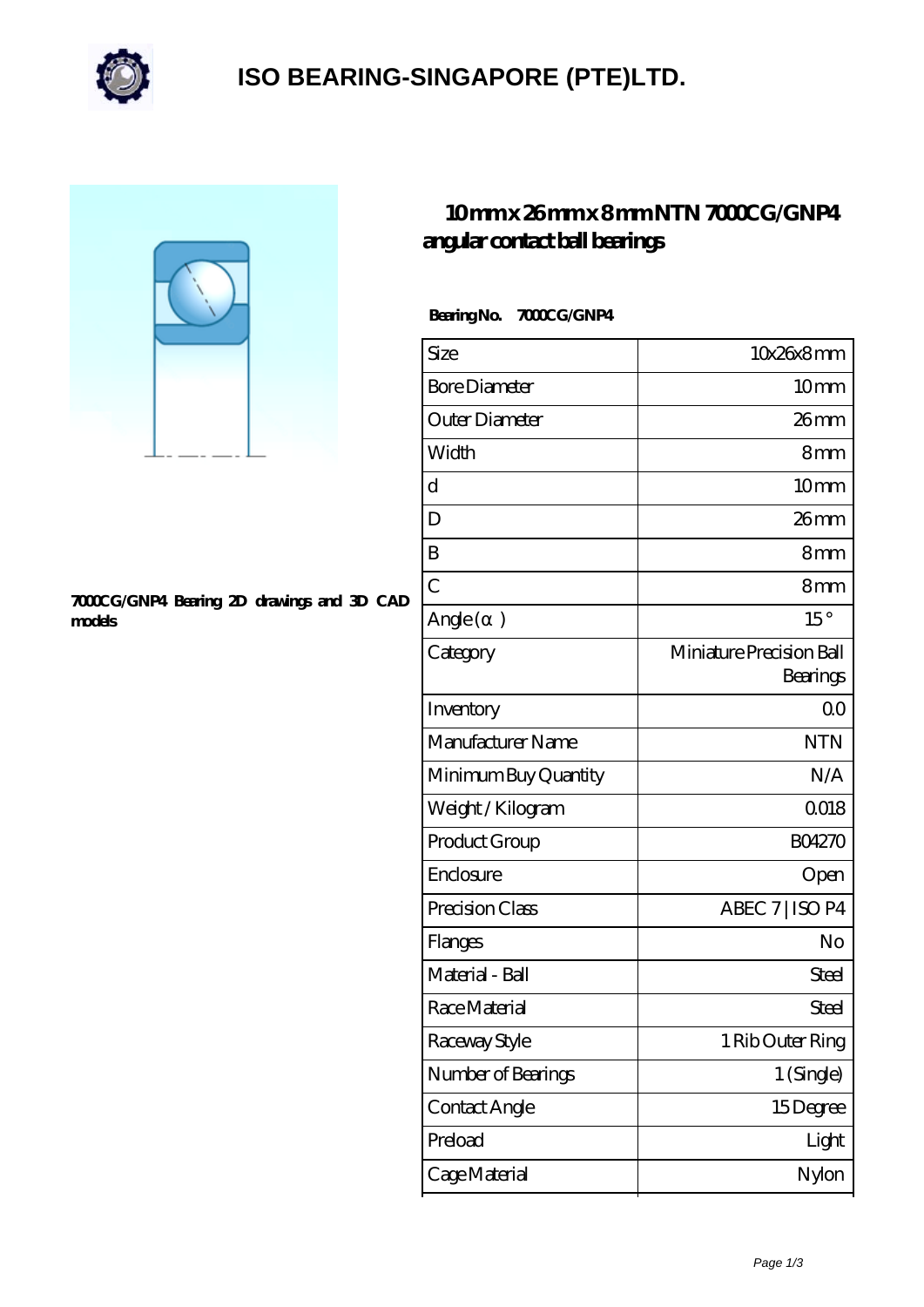

# **[ISO BEARING-SINGAPORE \(PTE\)LTD.](https://m.calvadosbnb.com)**

| Rolling Element                 | <b>Ball Bearing</b>                                                                                                                                                                                                           |
|---------------------------------|-------------------------------------------------------------------------------------------------------------------------------------------------------------------------------------------------------------------------------|
| Mounting Arrangement            | Universal                                                                                                                                                                                                                     |
| Flush Ground                    | Yes                                                                                                                                                                                                                           |
| Inch - Metric                   | Metric                                                                                                                                                                                                                        |
| <b>Other Features</b>           | Single Row   Angular<br>Contact                                                                                                                                                                                               |
| Long Description                | 10MM Bore; 26MM<br>Outside Diameter: 8MM<br>Inner Race Width; 8MM<br>Outer Race Width; Open<br>Enclosure; ABEC 7   ISO P4<br>Precision; No Flange; Steel<br><b>Ball Material</b> ; Steel Race<br>Material; 1 (Single) Bearing |
| Category                        | Miniature Precision Ball<br>Bearings                                                                                                                                                                                          |
| <b>UNSPSC</b>                   | 31171531                                                                                                                                                                                                                      |
| Harmonized Tariff Code          | 8482105028                                                                                                                                                                                                                    |
| Noun                            | Bearing                                                                                                                                                                                                                       |
| Keyword String                  | Angular Contact Ball                                                                                                                                                                                                          |
| Manufacturer URL                | http://www.ntnamerica.co<br>m                                                                                                                                                                                                 |
| Manufacturer Item Number        | 7000CG/GNP4                                                                                                                                                                                                                   |
| Weight/LBS                      | QO4                                                                                                                                                                                                                           |
| <b>Bore</b>                     | 0.394 Inch   10 Millimeter                                                                                                                                                                                                    |
| Inner Race Width                | 0.315 Inch   8 Millimeter                                                                                                                                                                                                     |
| Outside Diameter                | 1.024 Inch   26 Millimeter                                                                                                                                                                                                    |
| Flange Outside Diameter         | OInch   OMillimeter                                                                                                                                                                                                           |
| Outer Race Width                | 0.315 Inch   8 Millimeter                                                                                                                                                                                                     |
| bore diameter:                  | 10mm                                                                                                                                                                                                                          |
| radial static load capacity:    | 2200N                                                                                                                                                                                                                         |
| outside diameter:               | $26$ mm                                                                                                                                                                                                                       |
| operating temperature<br>range: | $-40$ to $120^{\circ}$ C                                                                                                                                                                                                      |
| overall width:                  | 8mm                                                                                                                                                                                                                           |
| cage material:                  | Nylon                                                                                                                                                                                                                         |